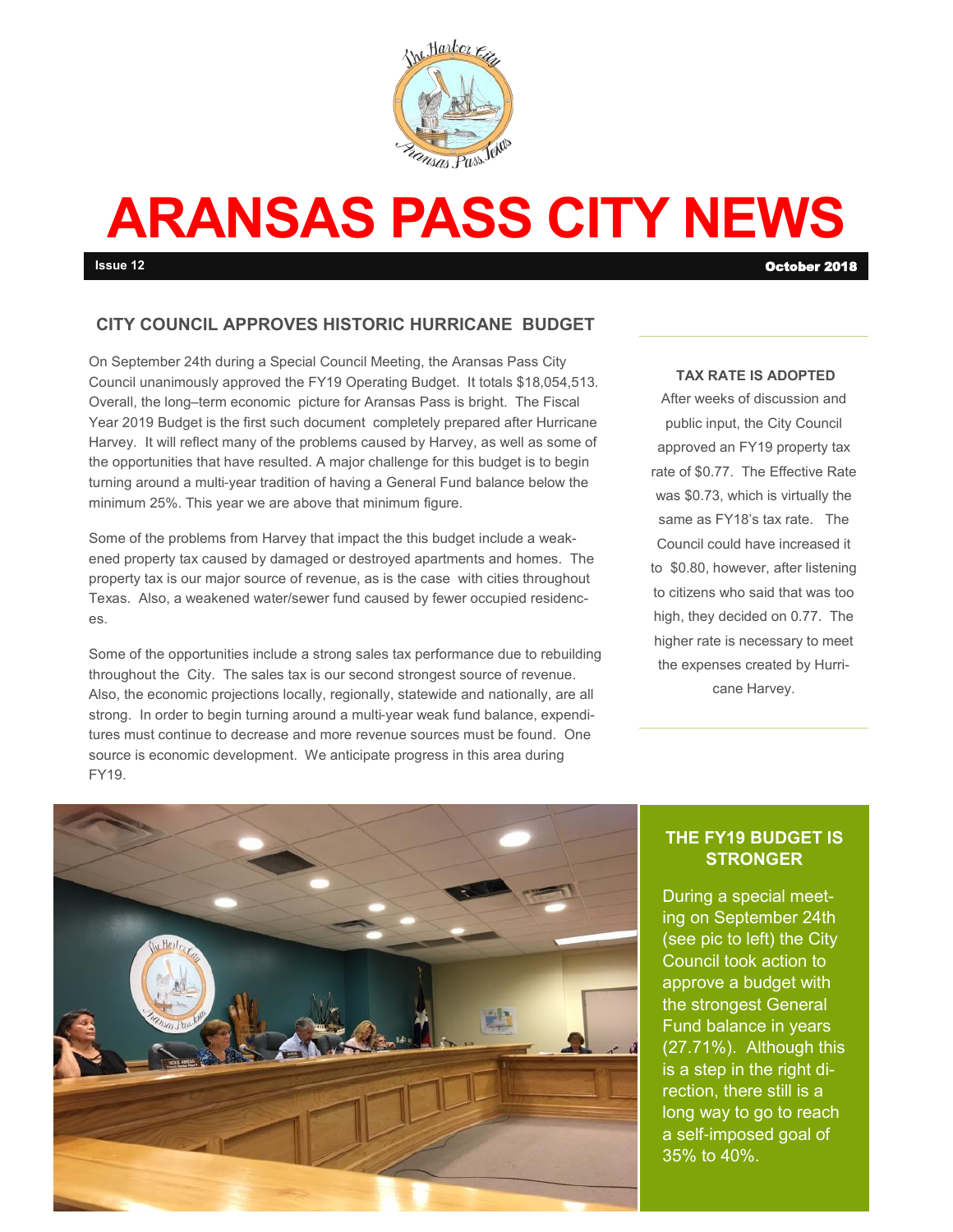

## **City Works On Demolitions**

Following Hurricane Harvey the City began seeing a large number of dilapidated homes and businesses. Added to the abandoned structures that were in place prior to Harvey, these structures created a poor impression of our City. Pictured above are staff members working on the problem of dangerous homes in need of demolition. (L-R) Burl Smith, Chief Building Inspector; Roxann Cotroneo, City Attorney; Melinda Cook, of the Building Department; and Corey Elrod, Code Enforcement Officer. This part of cleaning-up the City is spearheaded by City Attorney Cotroneo. The most severely damaged structures cost the City \$67,000 for total costs associated with Police and EMS calls to the sites.

The four methods available for addressing this problem are (1) meet and greet (trying to workout an amicable solution. (2) Notice of violation and citation (3) The Building and Standards Commission, a citizens committee that reviews the buildings slated for demolition, (4) A civil lawsuit. City Attorney Cotroneo recently gave a presentation to the City Council on the need for a strong Demolition program. For an explanation of the City's demolition plan see "dilapidated buildings" at the City's webpage under informational videos.

### **Wood Named Assistant Chief**

Police Chief Eric Blanchard has named David Wood as Assistant Police Chief.. He replaces David Perkins who resigned to become the Police Chief in George West, Tx. Assistant Chief Wood began his career in law enforcement by attending the San Antonio College Law Enforcement Academy in 1991. His first law enforcement position began with the Taft Police Department. He also has served with the San Patricio County Sheriff's Department.

During his time in law enforcement, Captain Wood's duties have included a strong focus on leadership and supervision.

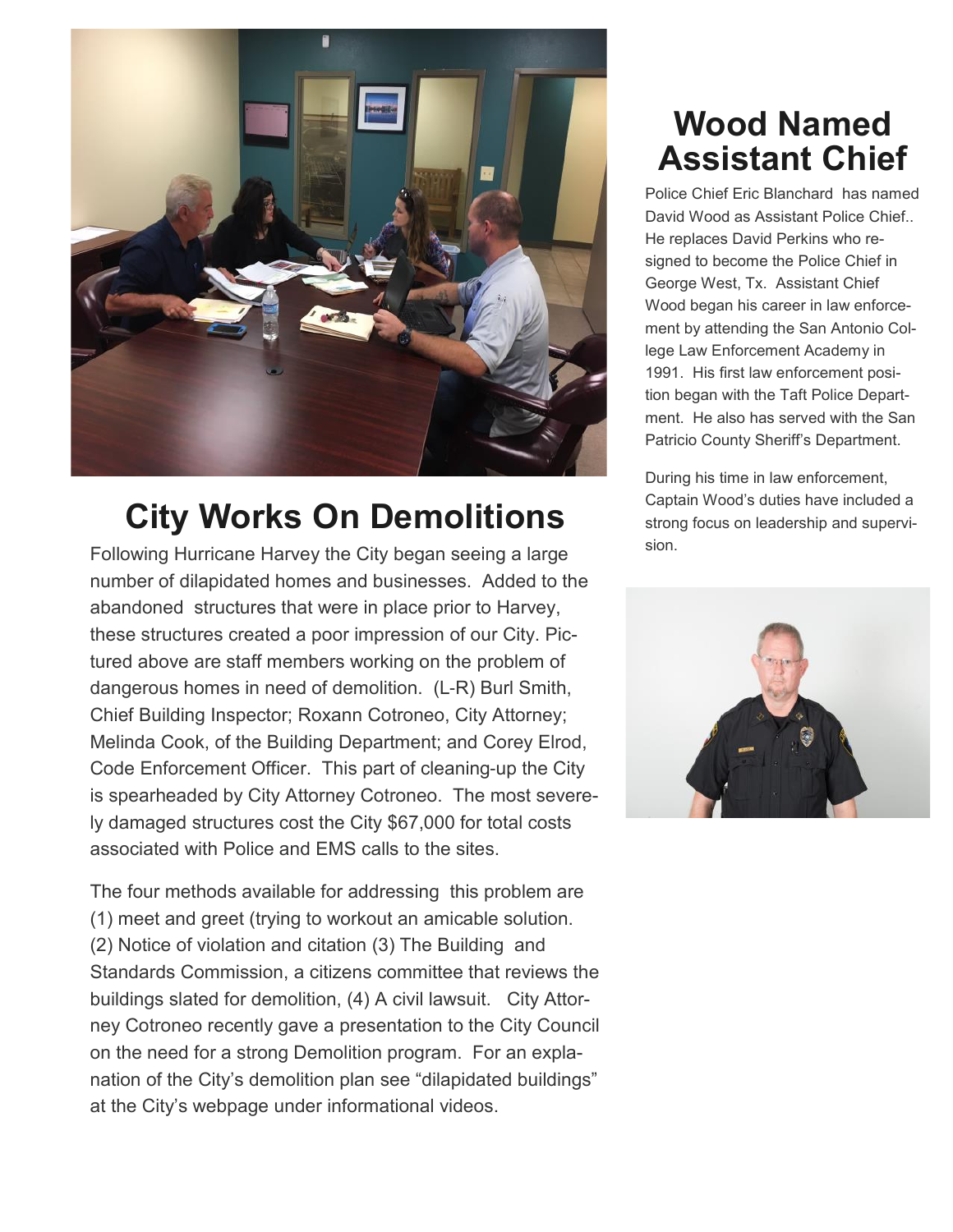

The City of Aransas Pass has been awarded a \$533,000 grant from the Rebuild Texas Fund to assist with the renovation of a relocated City Hall in the downtown area. This project will address two issues. It will allow the current City Hall to be converted to a much needed Emergency Operations Center and and allow for an expanded Public Safety Department. The project also will assist with the economic strength of the downtown area. Having City Hall there will bring much needed traffic to this part of the City. The City is very thankful to Rebuild Texas for its generous grant. It will serve an important community purpose.



### **City Prepares for Heavy Rain**

From about September 12th until the 16th the City of Aransas Pass received over 20 inches of rain. That amount, over the 4-5 day period, is about what we received during Hurricane Harvey. Leading up to the extraordinary rainstorm, City Staff met two to three times daily in order to be prepared for the storm. The above picture was taken during one of the daily briefings. Mayor Ram Gomez is seen at the Dais during a weekday session. The meetings were conducted by Emergency Operations Coordinator, Capt. Lynn Pierce, with Police Chief Eric Blanchard in attendance. Members of the Aransas Pass ISD also participated. Video teleconferencing reports from the National Weather Service were a part of the meetings. In attendance at each meeting were members of the Public Works Staff who worked around the clock and oversaw the City's pumping/drainage system during heavy rains and resulting floods. The pumps worked exceptionally well during this storm resulting in much less damage than in years past. For an explanation of how the City's drainage system works, access the "informational videos" on the City's webpage. **UPDATE: The City experienced another significant rain overnight on September 26th-27th with more in the forecast. Because the ground was saturated from the earlier rain, this approximately 2" to 3" storm created widespread flooding in Aransas Pass. Steps are being taken to purchase more pumps to meet the growing challenge of an increased number of large rain events.**